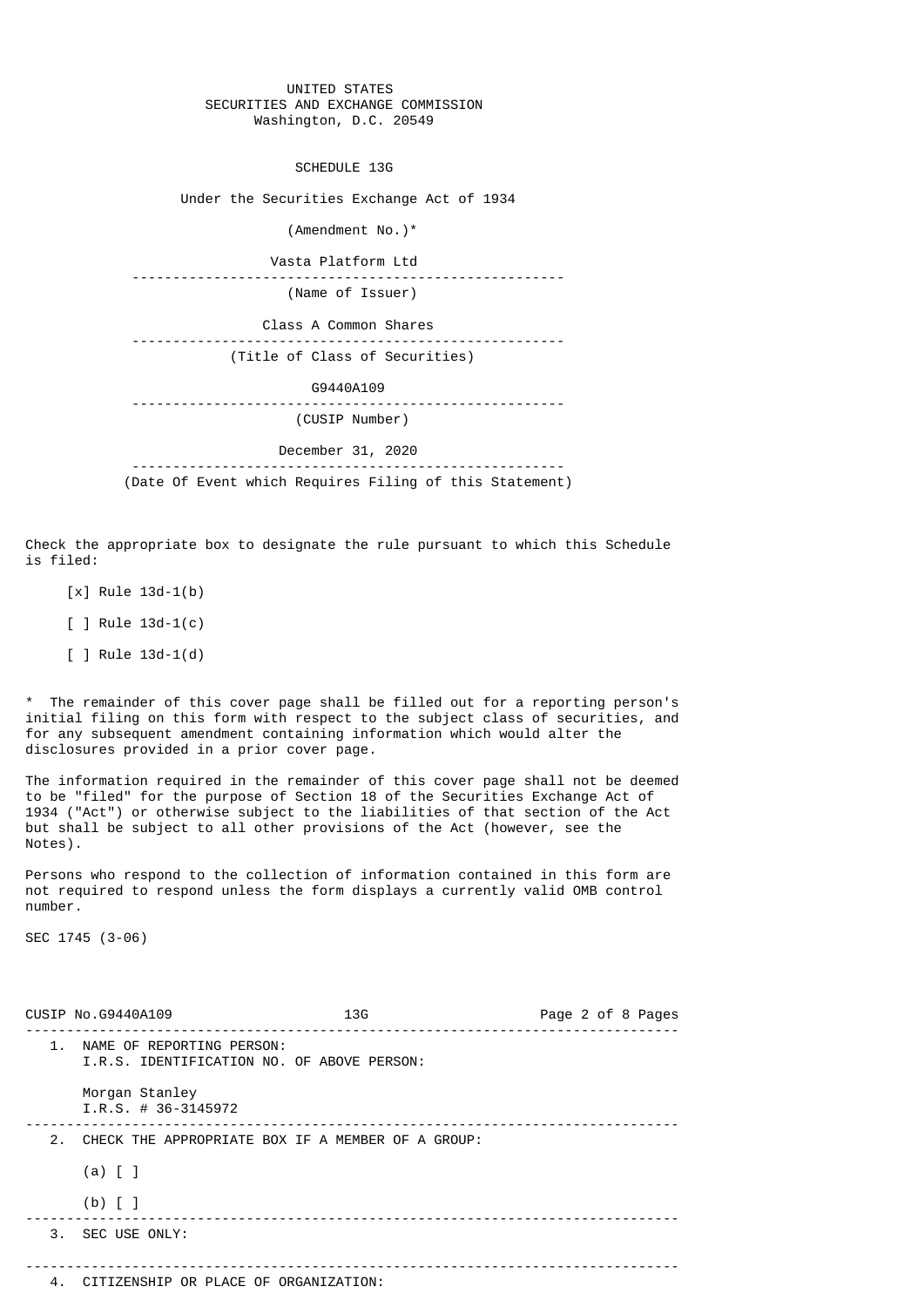| Delaware.                                  |                                                                                         |                                                                         |  |  |  |
|--------------------------------------------|-----------------------------------------------------------------------------------------|-------------------------------------------------------------------------|--|--|--|
| NUMBER OF<br><b>SHARES</b><br>BENEFICIALLY | 5.                                                                                      | SOLE VOTING POWER:<br>0                                                 |  |  |  |
| OWNED BY<br>EACH<br>REPORTING              |                                                                                         | 6. SHARED VOTING POWER:<br>487,899<br>_________________________________ |  |  |  |
| <b>PERSON</b><br>WITH:                     |                                                                                         | 7. SOLE DISPOSITIVE POWER:<br>$\Theta$                                  |  |  |  |
|                                            | 8.                                                                                      | SHARED DISPOSITIVE POWER:<br>1,434,230                                  |  |  |  |
| 9.<br>1,434,230                            | AGGREGATE AMOUNT BENEFICIALLY OWNED BY EACH REPORTING PERSON:                           |                                                                         |  |  |  |
| 10.<br>$\begin{bmatrix} 1 \end{bmatrix}$   | CHECK BOX IF THE AGGREGATE AMOUNT IN ROW (9) EXCLUDES CERTAIN SHARES:                   |                                                                         |  |  |  |
| 11.<br>7.7%                                | PERCENT OF CLASS REPRESENTED BY AMOUNT IN ROW (9):<br>_________________________________ |                                                                         |  |  |  |
| HC, CO                                     | 12. TYPE OF REPORTING PERSON:                                                           |                                                                         |  |  |  |
|                                            |                                                                                         |                                                                         |  |  |  |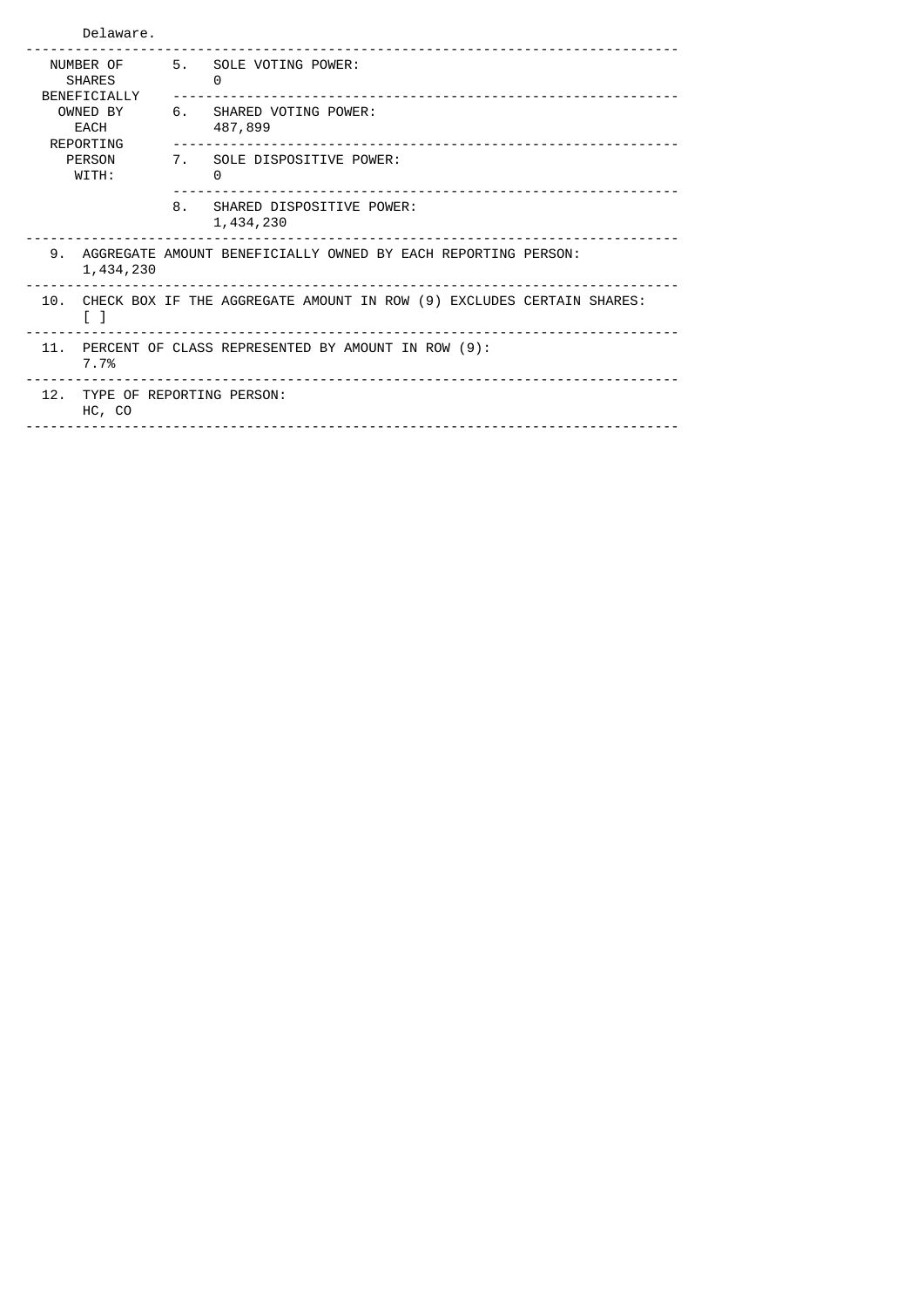|                | CUSIP No. 69440A109                     | 13G<br><u>.</u> .<br><u> - - - - - - - - - - - -</u>                  | Page 3 of 8 Pages |
|----------------|-----------------------------------------|-----------------------------------------------------------------------|-------------------|
| 1.             | NAME OF REPORTING PERSON:               | I.R.S. IDENTIFICATION NO. OF ABOVE PERSON:                            |                   |
|                | $I.R.S. # 13-3040307$<br><u>.</u>       | Morgan Stanley Investment Management Inc.                             |                   |
| 2 <sub>1</sub> |                                         | CHECK THE APPROPRIATE BOX IF A MEMBER OF A GROUP:                     |                   |
|                | $(a)$ $[$ $]$                           |                                                                       |                   |
|                | $(b)$ [ ]                               |                                                                       |                   |
| 3.             | SEC USE ONLY:                           |                                                                       |                   |
|                |                                         | 4. CITIZENSHIP OR PLACE OF ORGANIZATION:                              |                   |
|                | Delaware.                               |                                                                       |                   |
|                | <b>SHARES</b><br>.                      | NUMBER OF 5. SOLE VOTING POWER:<br>0                                  |                   |
|                | BENEFICIALLY<br>OWNED BY<br>EACH        | 6. SHARED VOTING POWER:<br>487,899                                    |                   |
|                | REPORTING<br>PERSON<br>WITH:            | 7. SOLE DISPOSITIVE POWER:<br>0                                       |                   |
|                | 8.                                      | SHARED DISPOSITIVE POWER:<br>1,434,230                                |                   |
|                | 1,434,230                               | 9. AGGREGATE AMOUNT BENEFICIALLY OWNED BY EACH REPORTING PERSON:      |                   |
| 10.            | $\begin{bmatrix} 1 \end{bmatrix}$       | CHECK BOX IF THE AGGREGATE AMOUNT IN ROW (9) EXCLUDES CERTAIN SHARES: |                   |
|                | 7.7%                                    | 11. PERCENT OF CLASS REPRESENTED BY AMOUNT IN ROW (9):                |                   |
|                | 12. TYPE OF REPORTING PERSON:<br>IA, CO |                                                                       |                   |
|                |                                         |                                                                       |                   |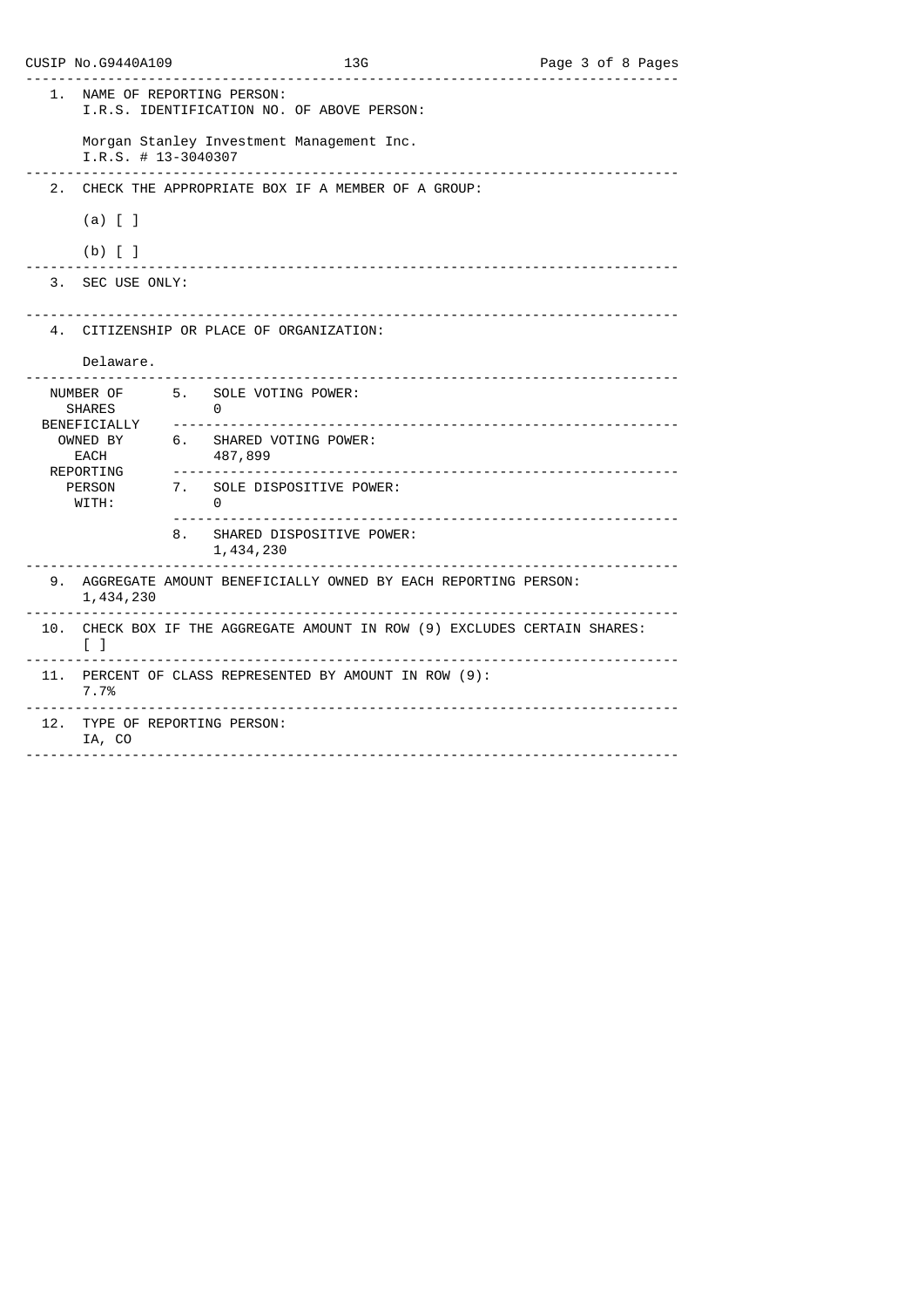| Item 1. | (a)                                                                                                                               | Name of Issuer:                                                                                                                                                                                                                  |
|---------|-----------------------------------------------------------------------------------------------------------------------------------|----------------------------------------------------------------------------------------------------------------------------------------------------------------------------------------------------------------------------------|
|         |                                                                                                                                   | Vasta Platform Ltd                                                                                                                                                                                                               |
|         | (b)                                                                                                                               | <u> - - - - - - - - - - - - -</u><br>Address of Issuer's Principal Executive Offices:                                                                                                                                            |
|         |                                                                                                                                   | AVENIDA PAULISTA, 1106, 10TH FLOOR<br>BELA VISTA<br>SAO PAULO D5 01310-100<br><b>BRAZIL</b>                                                                                                                                      |
| Item 2. | (a)                                                                                                                               | Name of Person Filing:                                                                                                                                                                                                           |
|         |                                                                                                                                   | (1) Morgan Stanley<br>(2) Morgan Stanley Investment Management Inc.                                                                                                                                                              |
|         | (b)                                                                                                                               | Address of Principal Business Office, or if None, Residence:                                                                                                                                                                     |
|         |                                                                                                                                   | (1) 1585 Broadway New York, NY 10036<br>(2) 522 5th Avenue 6th Floor New York, NY 10036                                                                                                                                          |
|         | (c)                                                                                                                               | Citizenship:                                                                                                                                                                                                                     |
|         |                                                                                                                                   | (1) Delaware.<br>(2) Delaware.                                                                                                                                                                                                   |
|         | (d)                                                                                                                               | Title of Class of Securities:                                                                                                                                                                                                    |
|         |                                                                                                                                   | Class A Common Shares                                                                                                                                                                                                            |
|         | (e)                                                                                                                               | CUSIP Number:                                                                                                                                                                                                                    |
|         |                                                                                                                                   | G9440A109                                                                                                                                                                                                                        |
| Item 3. | If this statement is filed pursuant to Sections $240.13d-1(b)$ or<br>$240.13d-2(b)$ or (c), check whether the person filing is a: |                                                                                                                                                                                                                                  |
|         | (a)                                                                                                                               | Broker or dealer registered under Section 15 of the Act<br>$(15 \cup S.C. 780)$ .                                                                                                                                                |
|         | $(b)$ $\lceil$ $\rceil$                                                                                                           | Bank as defined in Section $3(a)(6)$ of the Act<br>$(15 \cup S.C. 78c)$ .                                                                                                                                                        |
|         |                                                                                                                                   | (c) $\lceil$ ] Insurance company as defined in Section 3(a)(19) of the Act<br>$(15 \cup S.C. 78c)$ .                                                                                                                             |
|         |                                                                                                                                   | (d) [ ] Investment company registered under Section 8 of the<br>Investment Company Act of 1940 (15 U.S.C. 80a-8).                                                                                                                |
|         | $(e) \lfloor x \rfloor$                                                                                                           | An investment adviser in accordance with Sections<br>$240.13d-1(b)(1)(ii)(E);$                                                                                                                                                   |
|         |                                                                                                                                   | (f) [ ] An employee benefit plan or endowment fund in accordance<br>with Section $240.13d-1(b)(1)(ii)(F)$ ;                                                                                                                      |
|         | $(g)$ $[x]$                                                                                                                       | A parent holding company or control person in accordance<br>with Section $240.13d-1(b)(1)(ii)(G);$                                                                                                                               |
|         |                                                                                                                                   | (h) $[ ]$ A savings association as defined in Section 3(b) of the<br>Federal Deposit Insurance Act (12 U.S.C. 1813);                                                                                                             |
|         |                                                                                                                                   | (i) [ ] A church plan that is excluded from the definition of an<br>investment company under Section $3(c)(14)$ of the<br>Investment Company Act of 1940 (15 U.S.C. 80a-3);                                                      |
|         |                                                                                                                                   | (j) [ ] A non-U.S. institution in accordance with section<br>$240.13d-1(b)(1)(ii)(J);$                                                                                                                                           |
|         |                                                                                                                                   | (k) [ ] Group, in accordance with sections $240.13d-1(b)(1)(ii)(K)$ .<br>If filing as a non-U.S. institution in accordance with<br>sections $240.13d-1(b)(1)(ii)(J)$ , please specify the type<br>of institution: Not Applicable |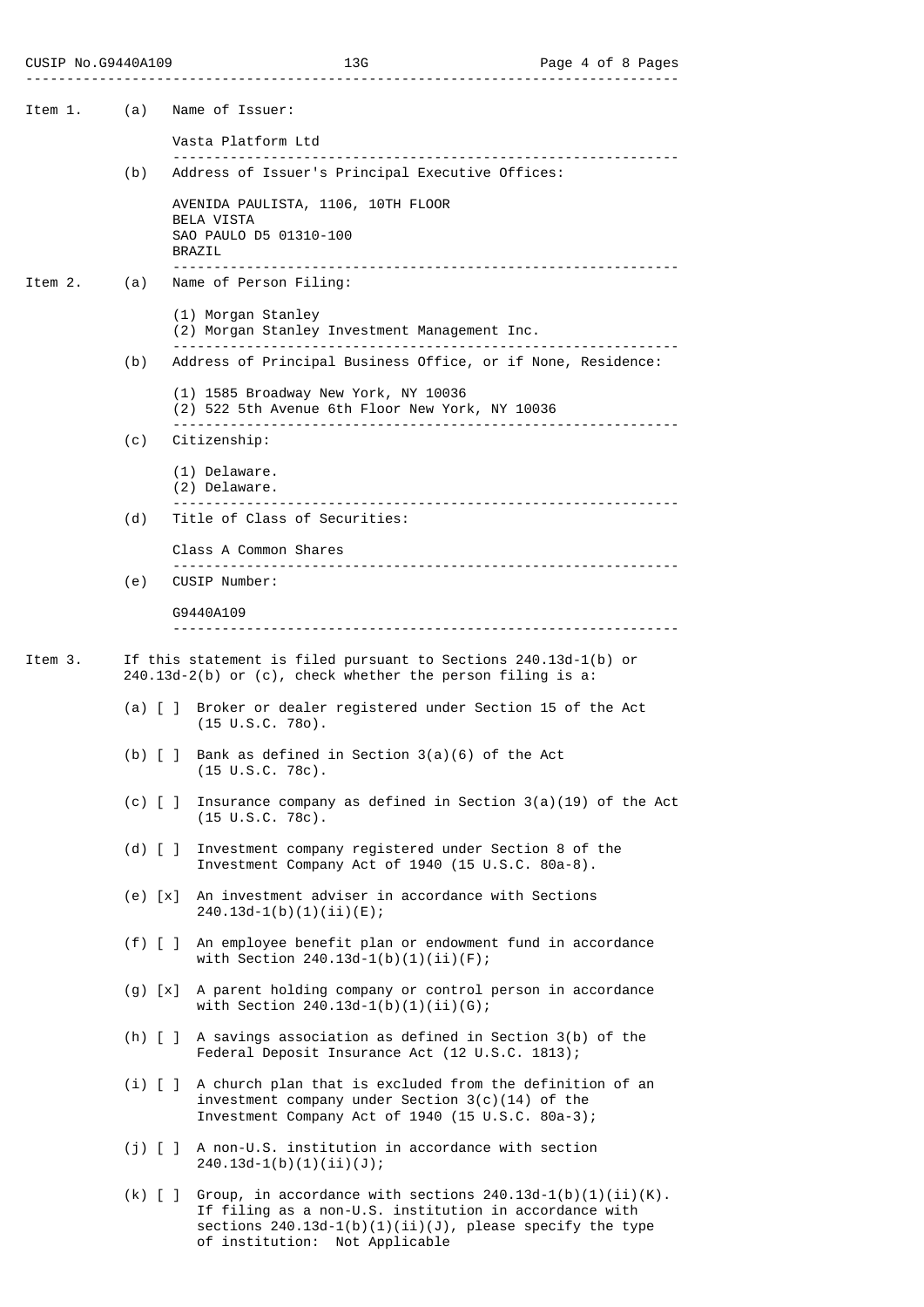- Item 4. Ownership as of December 31, 2020.\*
	- (a) Amount beneficially owned: See the response(s) to Item 9 on the attached cover page(s).
	- (b) Percent of Class:
	- See the response(s) to Item 11 on the attached cover page(s).
	- (c) Number of shares as to which such person has:
		- (i) Sole power to vote or to direct the vote: See the response(s) to Item 5 on the attached cover page(s).
		- (ii) Shared power to vote or to direct the vote: See the response(s) to Item 6 on the attached cover page(s).
		- (iii) Sole power to dispose or to direct the disposition of: See the response(s) to Item 7 on the attached cover page(s).
		- (iv) Shared power to dispose or to direct the disposition of: See the response(s) to Item 8 on the attached cover page(s).
- Item 5. Ownership of Five Percent or Less of a Class.

Not Applicable

Item 6. Ownership of More Than Five Percent on Behalf of Another Person.

Not Applicable

Item 7. Identification and Classification of the Subsidiary which Acquired the Security Being Reported on By the Parent Holding Company.

See Exhibit 99.2

Item 8. Identification and Classification of Members of the Group.

Not Applicable

Item 9. Notice of Dissolution of Group.

Not Applicable

Item 10. Certification.

 (1) By signing below I certify that, to the best of my knowledge and belief, the securities referred to above were acquired and are held in the ordinary course of business and were not acquired and are not held for the purpose of or with the effect of changing or influencing the control of the issuer of the securities and were not acquired and are not held in connection with or as a participant in any transaction having that purpose or effect.

In Accordance with the Securities and Exchange Commission Release No. 34-39538 (January 12, 1998) (the "Release"), this filing reflects the securities beneficially owned, or that may be deemed to be beneficially owned, by certain operating units (collectively, the "MS Reporting Units") of Morgan Stanley and its subsidiaries and affiliates (collectively, "MS"). This filing does not reflect securities, if any, beneficially owned by any operating units of MS whose ownership of securities is disaggregated from that of the MS Reporting Units in accordance with the Release.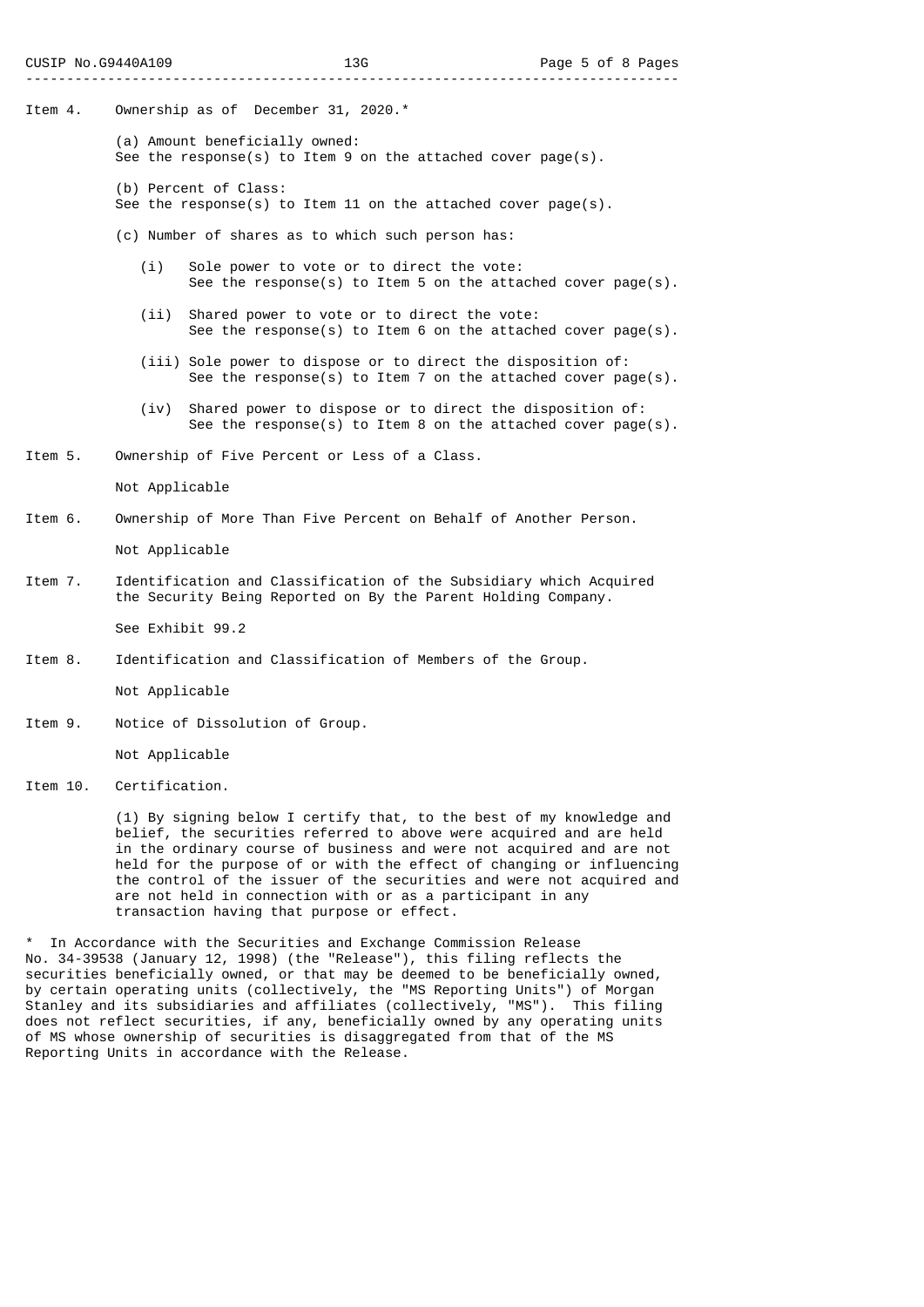## Signature

After reasonable inquiry and to the best of my knowledge and belief, I certify that the information set forth in this statement is true, complete and correct.

Date: February 12, 2021

--------------------------------------------------------------------------------

Signature: /s/ Christopher O'Hara -------------------------------------------------------------------- Name/Title: Christopher O'Hara/Authorized Signatory, Morgan Stanley -------------------------------------------------------------------- MORGAN STANLEY

Date: February 12, 2021

Signature: /s/ Thomas Torrisi -------------------------------------------------------------------- Name/Title: Thomas Torrisi/Authorized Signatory, Morgan Stanley Investment Management Inc. -------------------------------------------------------------------- Morgan Stanley Investment Management Inc.

EXHIBIT NO. EXHIBITS PAGE ----------- ---------- ---- 99.1 Joint Filing Agreement 7 99.2 Item 7 Information 8

Attention. Intentional misstatements or omissions of fact constitute federal criminal violations (see 18 U.S.C. 1001).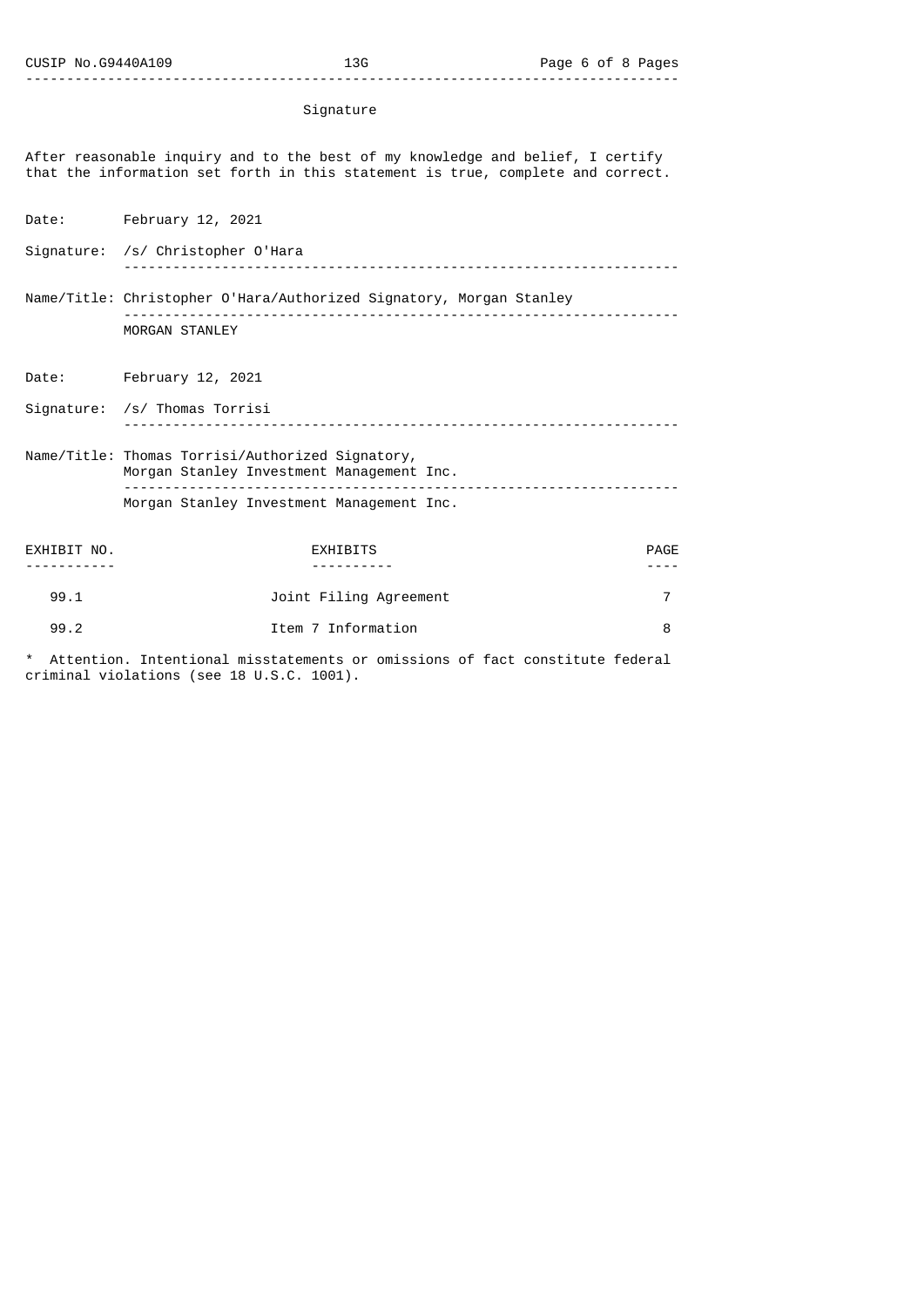## EXHIBIT NO. 99.1 TO SCHEDULE 13G JOINT FILING AGREEMENT

---------------------------------------------------

 February 12, 2021 ---------------------------------------------------

MORGAN STANLEY and Morgan Stanley Investment Management Inc.

hereby agree that, unless differentiated, this Schedule 13G is

filed on behalf of each of the parties.

MORGAN STANLEY

 BY: /s/ Christopher O'Hara --------------------------------------------------------------------- Christopher O'Hara/Authorized Signatory, Morgan Stanley

Morgan Stanley Investment Management Inc.

BY: /s/ Thomas Torrisi

 --------------------------------------------------------------------- Thomas Torrisi/Authorized Signatory, Morgan Stanley Investment Management Inc.

\* Attention. Intentional misstatements or omissions of fact constitute federal criminal violations (see 18 U.S.C. 1001).